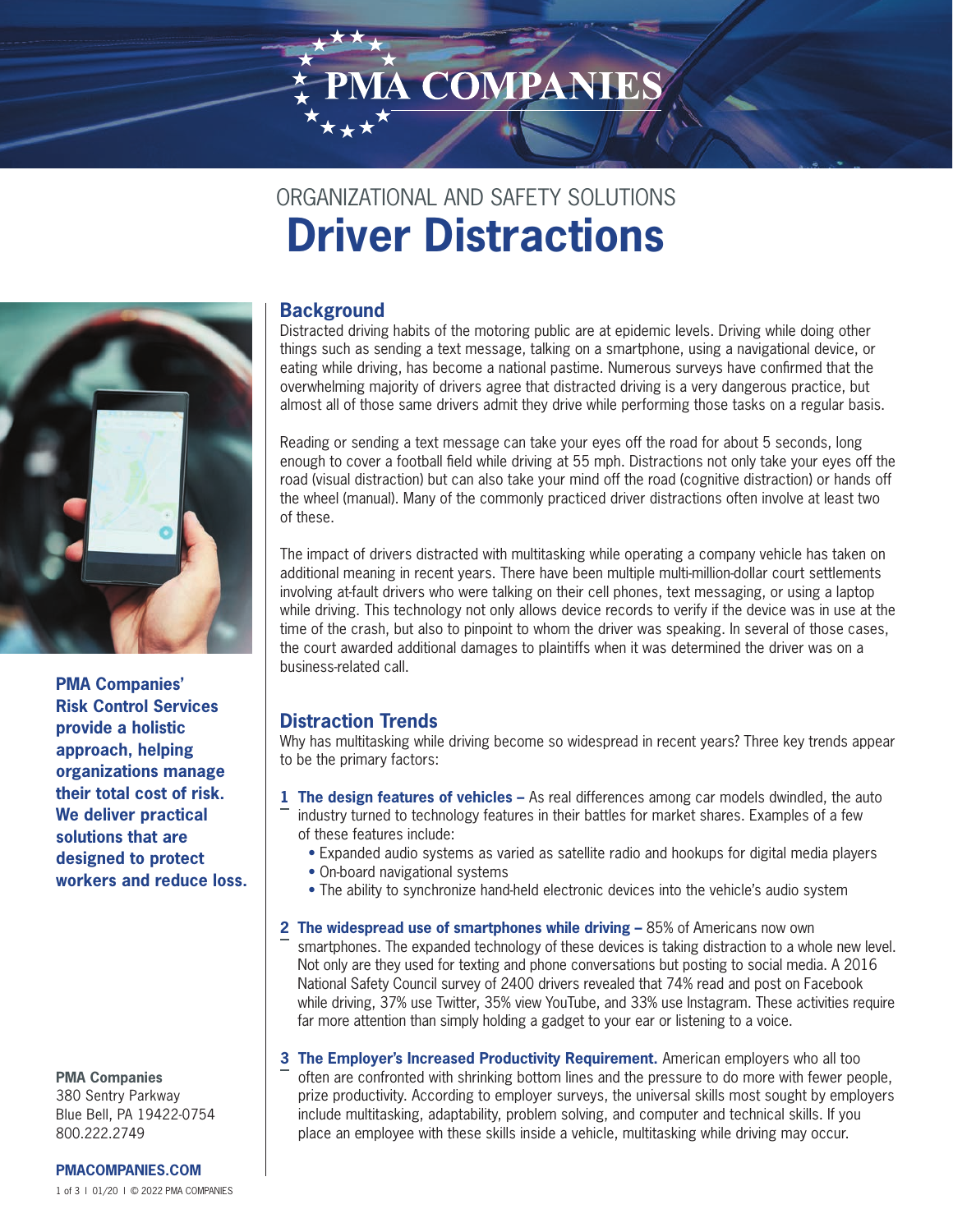

#### **Numbers of Distracted Driving Crashes are Greatly Understated**

Several of the prominent government-funded transportation safety agencies, whose data and statistics rely only on policereported crash information, continue to assert that about 25% of crashes are caused by driver distraction. In defense of these agencies, their tally of mobile phone-related deaths is only as good as the data received from individual states, each of which has its own methods for diagnosing and detailing the cause of a crash. Each state in turn relies on its various municipalities to compile crash metrics—and they often do things differently, too.

The data from each state is compiled from accident/crash reports filed by local police, most of which don't prompt officers to consider mobile phone distraction as an underlying cause. Only 11 states use reporting forms that contain a field for police to tick-off mobile-phone distraction, while 27 have a space to note distraction in general as a potential cause of the crash.

The fine print seems to make a difference. Tennessee, for example, has one of the most thorough accident/crash report forms in the country, a document that asks police to evaluate both distractions in general and mobile phones in particular. Of the 448 fatality crashes involving a phone in 2015 (as reported by NHTSA), 84 occurred in Tennessee. That means a state with 2% of the country's population accounted for 19% of its phonerelated driving deaths. As in polling, it really depends on how you ask the question.

Based on the details of the Tennessee study and other distracted driver research projects, the safety industry has determined that distracted driving causes far more than 25% of crashes.

In what was to become the first of many such studies, cameras and sensors were installed in 100 vehicles in 2006 to observe 241 primary and secondary drivers for more than a year. Researchers were able to observe more than 42,000 driving hours and more than 2 million miles of travel.

During this research, the 100 vehicles were involved in 82 crashes and 761 near misses. Camera and sensor analysis revealed:

- 80% of the crashes involved the driver looking away from the forward roadway just prior to (within 3 seconds) the crashes
- Drivers were distracted by secondary activities 30% of the time while driving
- Fatigue (cognitive) contributed to 12% of the crashes
- Distracted drivers experienced a 25% delay in responding to a change in speed of the vehicle in front
- 93% of the rear end crashes involved the driver looking away from the roadway within 3 seconds of the crashes
- A typical distraction lasted 3 seconds (long enough to drift

into other lanes or to travel 300 feet at 68 mph) and usually increased crash chances 3-4 times

• Text messaging took the driver's eyes off the road 4.5-6 seconds, and increased crash chances 23 times

These conclusions have been consistently reinforced by numerous subsequent studies conducted by a wide array of safety organizations. The studies led the National Highway Traffic Safety Administration to amend their long-held accidents/ crashes-caused-driver distraction statistic; they now state that driver distractions are a factor in 69% of vehicle crashes.



#### **Hands-Free is not the Answer**

When the scope of the distracted driving problem first became apparent, the communications and automotive industries scrambled to come up with alternative devices and systems that were touted to be safer than the traditional hand-held cell phone. This led to the development and release of hands-free devices ranging from cell phones using Bluetooth technology, to in-vehicle systems that allowed phones to be synched in to the vehicle audio systems.

The Virginia Tech Transportation Institute (VTTI) in 2013 performed a study of hands-free devices. The study involved the use of in-vehicle cameras to monitor drivers using handsfree devices. The study concluded that drivers using hands-free devices either had their hands on the device or their eyes on the device 43% to 65% of the time. In the concluding report, VTTI stated that hands-free devices were not a safe alternative.

Following the VTTI study, all transportation safety agencies and groups reached the same conclusion. Campaigns such as the National Safety Council's "Hands-free is not risk-free" are an accurate reflection of the safety industry's disdain for handsfree devices.